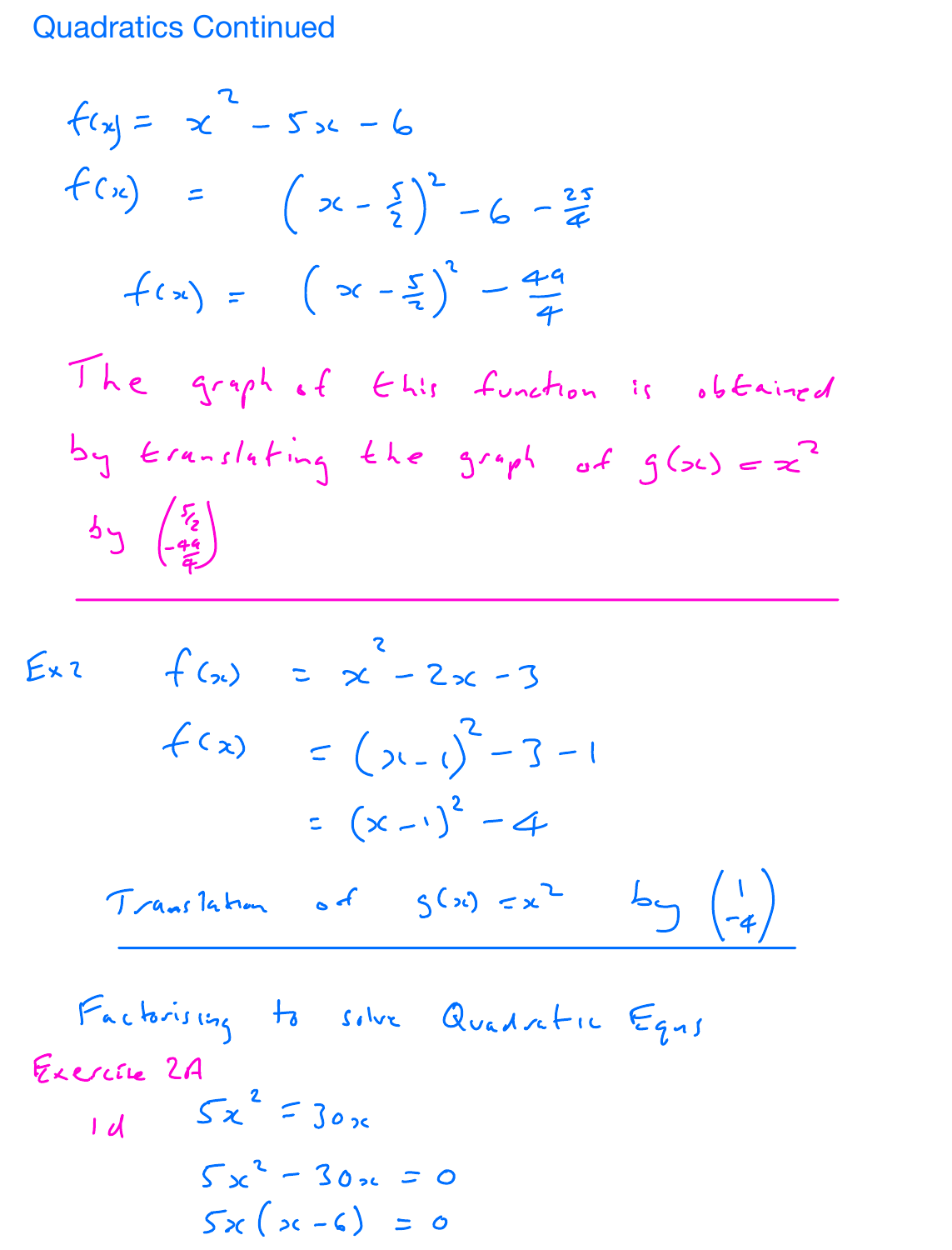Either  $x=0$  or  $x-(0=0)$  $2c = 6$ 

 $3 3x^{2} + 5x = 2$  $3x^{2} + 5x - 2 = 0$  $3x^{2}$  - x + 6x - 2 = 0  $3x-2$  $= -6$  $-1 + 6$  $x(3x-1)+z(3x-1)=0$  $(x + 2)(3x - 1) = 0$  $E_1$ th  $x+2=0$  $or \quad 3x-1=0$  $3x = 1$  $x = -2$  $x = \frac{1}{7}$ 

 $3f)$  $(x - 3)^{2} = 13$  $x - 3 = \pm \sqrt{3}$  $x = +\sqrt{13} + 3$  $x = +\sqrt{13} - 3$ 

 $34)$ 

$$
5x^{2} - 10x^{2} = -7 + x + x^{2}
$$
  

$$
0 = bx^{2} + x - 7
$$
  

$$
0 = (6x + 7)(x - 1)
$$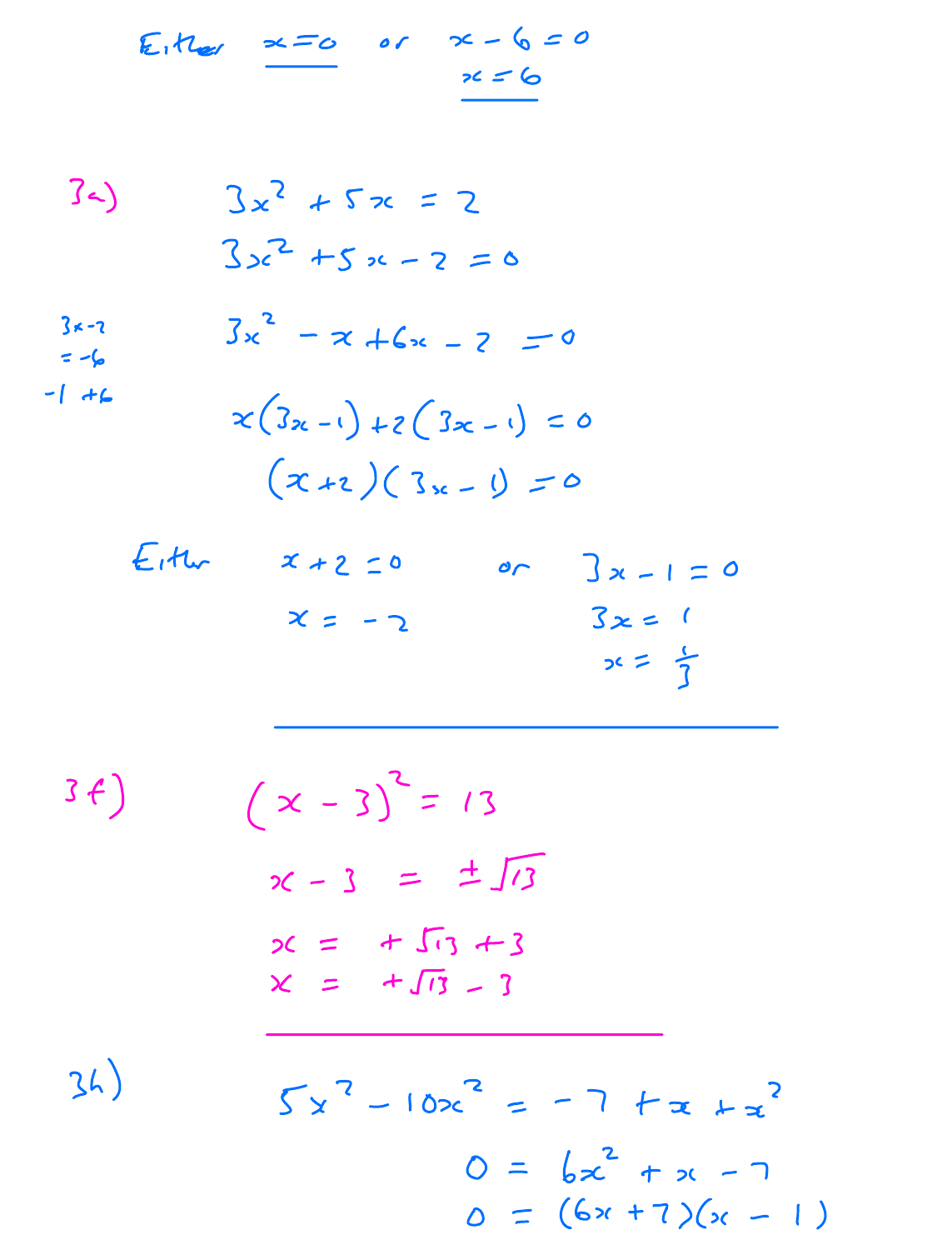$$
x = -\frac{3}{6}
$$
 or  $x = 1$   
 $x = -\frac{7}{6}$ 

Exercise 2B

 $2<sub>9</sub>$ 

 $1 f$  $4x^2 - 4x - 1 = 0$  $x = \frac{-5\pm\sqrt{5^{2}-4cc}}{2a}$  $x = +4 \pm \sqrt{(-4)^2 - 4(a)(-1)}$  $\overline{R}$  $x = \frac{14 \pm \sqrt{16 + 16}}{8}$  $x = \frac{14 \pm \sqrt{32}}{8}$  $76 = +47\sqrt{16\times2}$  $x = \frac{14 \pm 4 \sqrt{2}}{8}$  $x = 4(1 \pm \sqrt{2})$  $x = \frac{1 \pm \sqrt{2}}{2}$ 

 $3x^{2} + 8 = 16x$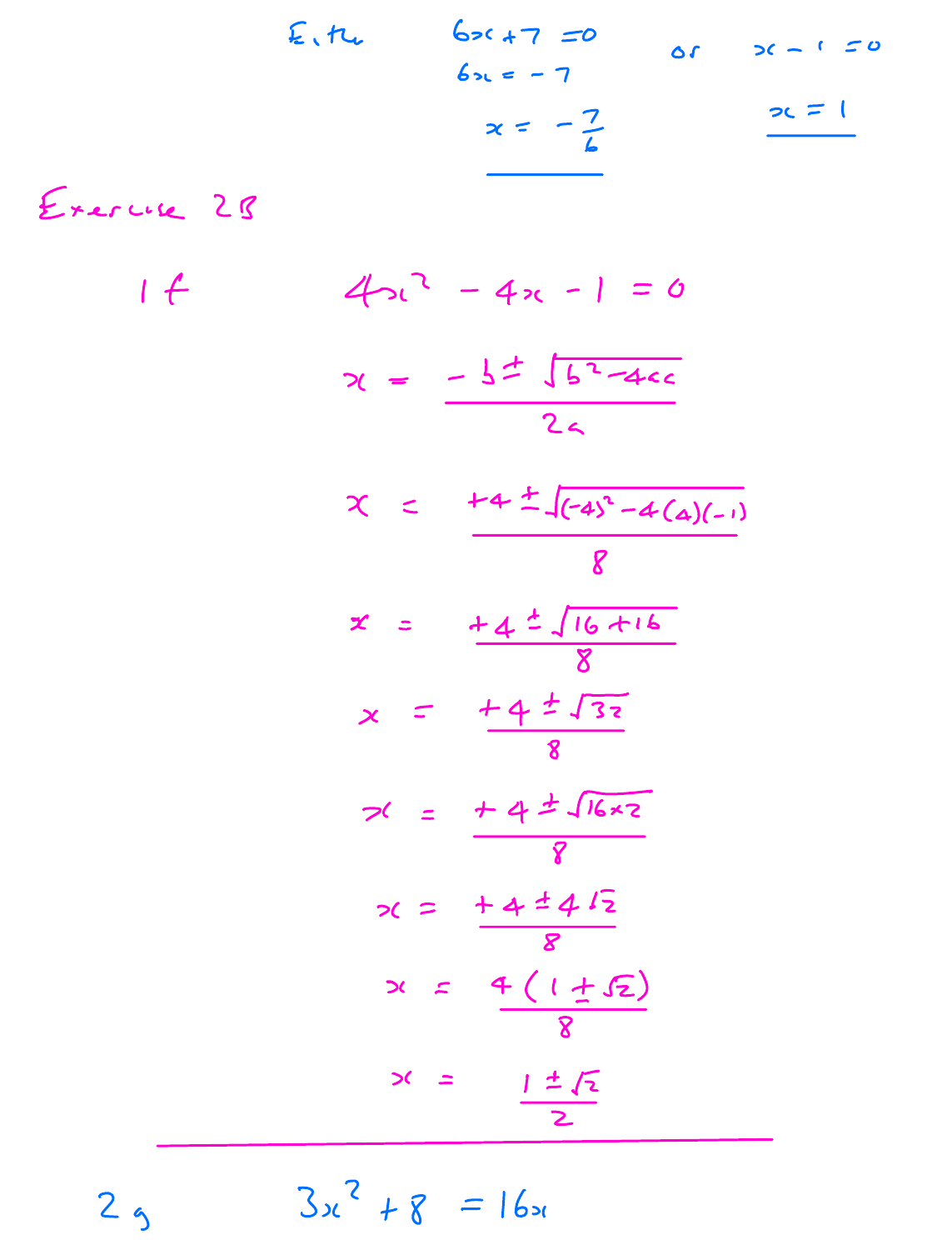$$
3x^{2} - 16x + 8 = 0
$$

$$
x = -\frac{17}{29}
$$
  
\n $x = \frac{116 \pm \sqrt{610^2 - 4(318)}}{6}$   
\n $x = \frac{16 \pm \sqrt{256 - 96}}{6}$   
\n $x = \frac{16 \pm \sqrt{160}}{6}$   
\n $x = 4.77$  or  $x = 0.558$ 

 $E_{\star}$  $sin^2 x - sin^2 - 2 = 0$  $y^2 - y - z = 0$ Let y = sinne  $(4-2)(5+1) = 0$  $y = 2$  or  $y = -1$  $\Rightarrow$  Slanger or since = -1  $x = \sin^{-1}(-1)$  $x = 270^{\circ}$  $f_{0c}$   $6 \le x < 360^\circ$